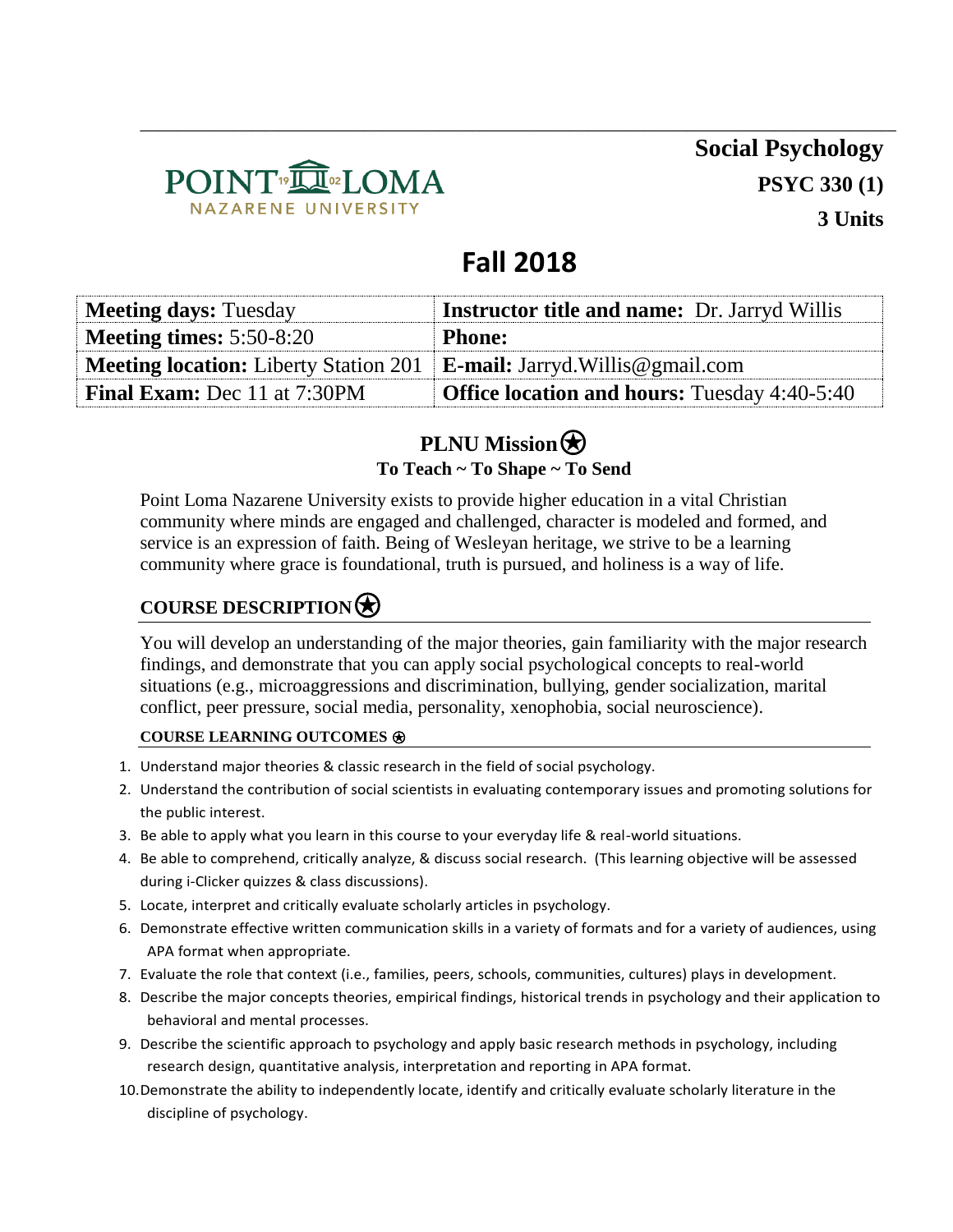### **REQUIRED TEXTS AND RECOMMENDED STUDY RESOURCES**

**[Social Psychology, 4](http://www.pearsonhighered.com/product?ISBN=9780205912018)th Edition** 

**Gilovich, Keltner, Chen, & Nisbett** 

©2015 • ISBN-13: 978-0393906073

The i-Clicker2 is mandatory for this course.



### i-Clicker2 Quizzes (100 POINTS)

There will be quizzes in class starting on August 28<sup>th</sup>. They will be fairly easy if you attend class and/or understand the core concept(s). The questions will be worth **1-2 point each,** with **5-10 questions per quiz,** for a total of **100 points**. You may still take the quiz if you forget to bring your iclicker, but you will lose points equal to which quiz it is (e.g., 6 points off for quiz 6), and any bonus questions are automatically forfeit. (You don't need an iclicker for the first quiz)

### EXAMs (200 POINTS)

There will be a **midterm** & a **cumulative final exam** worth 100 points each. Your exams will include topics covered in class, including educational videos, and i-clicker questions.

#### IS ATTENDANCE GRADED?

Attendance isn't graded, but all i-Clicker quizzes will be taken during class. In other words, you won't lose attendance points for skipping class but you'll lose points on the quizzes you fail to take. Only university-approved absences are acceptable to make up a missed quiz (i.e., bringing a doctor's note).

Drop Policy: For Fall 2018, the Last Drop Date November 2<sup>nd</sup>. It is the student's responsibility to officially withdraw if they do not plan to attend after registering.

# **GRADING POLICY**

| Quizzes                 | 100 |
|-------------------------|-----|
| Midterm                 | 100 |
| <b>Cumulative Final</b> | 100 |
|                         |     |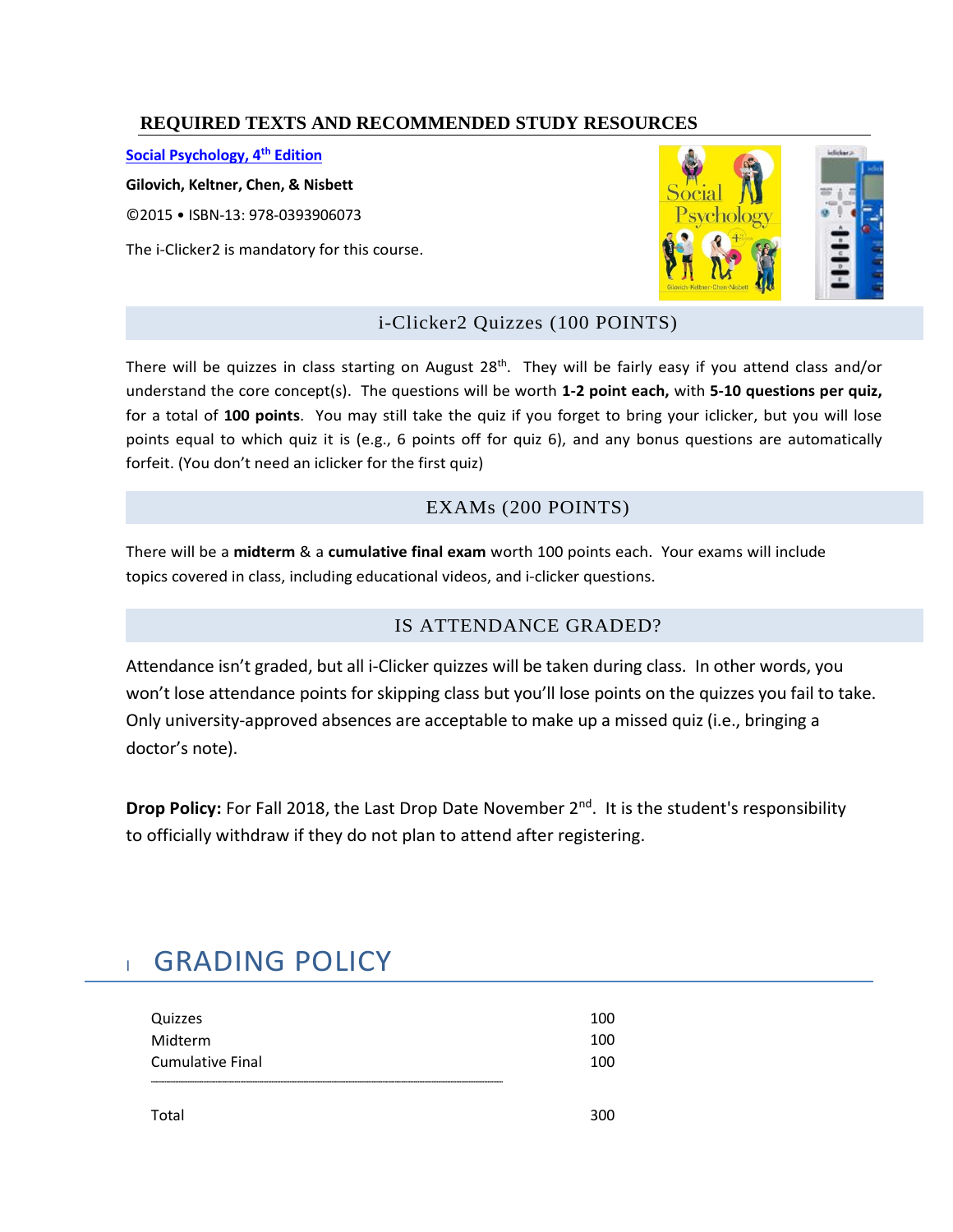SCALING

| A+, A, A-       | 100-96.45   | 96.44-92.45 | 92.44-89.45 |
|-----------------|-------------|-------------|-------------|
| B+, B, B-       | 89.44-86.45 | 86.44-82.45 | 82.44-79.45 |
| $C_{+}$ , C, C- | 79.44-76.45 | 76.44-72.45 | 72.44-69.45 |
| $D+$ , D, D-    | 69.44-66.45 | 66.44-62.45 | 62.44-59.45 |

#### **OUT OF CLASS STUDY**

Generally speaking, for every credit hour earned, an undergraduate student should spend 3 hours per week working outside of class. Thus, you're expected to spend 9 hours per week outside of our regularly scheduled class reading required materials & preparing for quizzes/exams.

## **FINAL EXAMINATION POLICY**

Successful completion of this class requires taking the final examination **on its scheduled day**. The final examination schedule is posted on the [Class Schedules](http://www.pointloma.edu/experience/academics/class-schedules) site. No requests for early examinations or alternative days will be approved.

# **PLNU COPYRIGHT POLICY**

Point Loma Nazarene University, as a non-profit educational institution, is entitled by law to use materials protected by the US Copyright Act for classroom education. Any use of those materials outside the class may violate the law.

# **PLNU ACADEMIC HONESTY POLICY**

Students should demonstrate academic honesty by doing original work and by giving appropriate credit to the ideas of others. Academic dishonesty is the act of presenting information, ideas, and/or concepts as one's own when in reality they are the results of another person's creativity and effort. A faculty member who believes a situation involving academic dishonesty has been detected may assign a failing grade for that assignment or examination, or, depending on the seriousness of the offense, for the course. Faculty should follow and students may appeal using the procedure in the university Catalog. See [Academic Policies](http://catalog.pointloma.edu/content.php?catoid=18&navoid=1278) for definitions of kinds of academic dishonesty and for further policy information.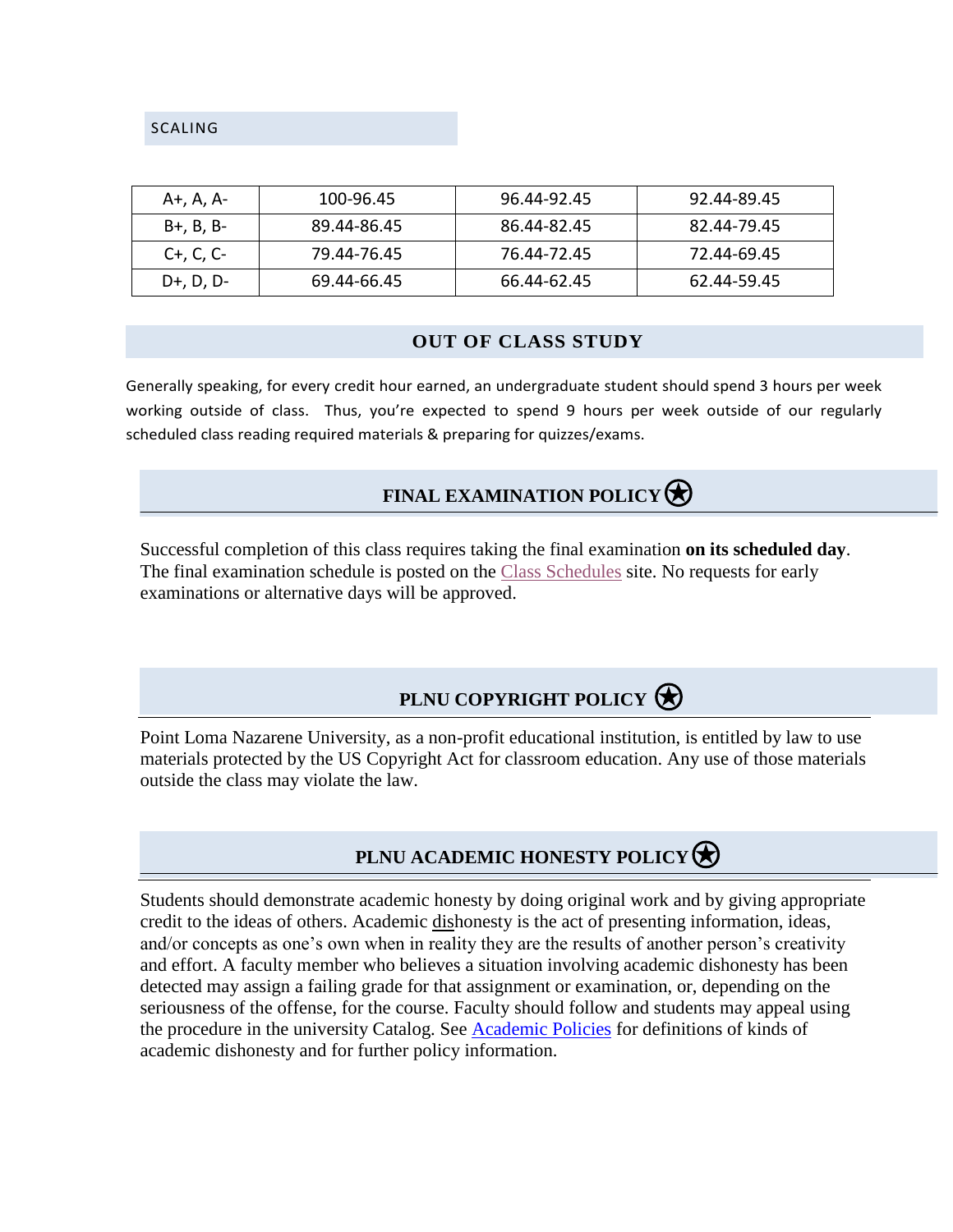# **PLNU ACADEMIC ACCOMMODATIONS POLICY**

If you have a diagnosed disability, please contact PLNU's Disability Resource Center (DRC) to demonstrate need and to register for accommodation by phone at 619-849-2486 or by e-mail at [DRC@pointloma.edu.](mailto:DRC@pointloma.edu) See [Disability Resource Center](http://www.pointloma.edu/experience/offices/administrative-offices/academic-advising-office/disability-resource-center) for additional information.

# **PLNU ATTENDANCE AND PARTICIPATION POLICY**

Regular and punctual attendance at all classes is considered essential to optimum academic achievement. If the student is absent from more than 10 percent of class meetings, the faculty member can file a written report which may result in de-enrollment. If the absences exceed 20 percent, the student may be de-enrolled without notice until the university drop date or, after that date, receive the appropriate grade for their work and participation. See [Academic Policies](http://catalog.pointloma.edu/content.php?catoid=18&navoid=1278) in the Undergraduate Academic Catalog.

### **MAKE-UP POLICY**

Makeup exam & quiz requests will be approved only when appropriate documentation is provided that indicates that compelling circumstances prevented you from taking a scheduled exam or quiz. Examples of such circumstances include documented funeral attendance, religious holidays, car wrecks, illness, or if you add the class late. No information should be provided in a makeup exam or quiz request that is private or confidential in nature. A note from a friend or family member is not acceptable documentation. A request for a makeup exam or quiz must be made in writing (email) within 1 week following the scheduled missed exam or quiz. If you do not inform me within this time period, the missed exam or quiz will automatically be converted to a zero.

It is your responsibility to ensure your iclicker is synced correctly & that responses are recorded. You should check your quiz grade after each quiz. If you don't check your quiz grade the entire semester & email about missing quizzes at the end, you will not be allowed to make up those quizzes given that there is no existing evidence to verify that you were in attendance.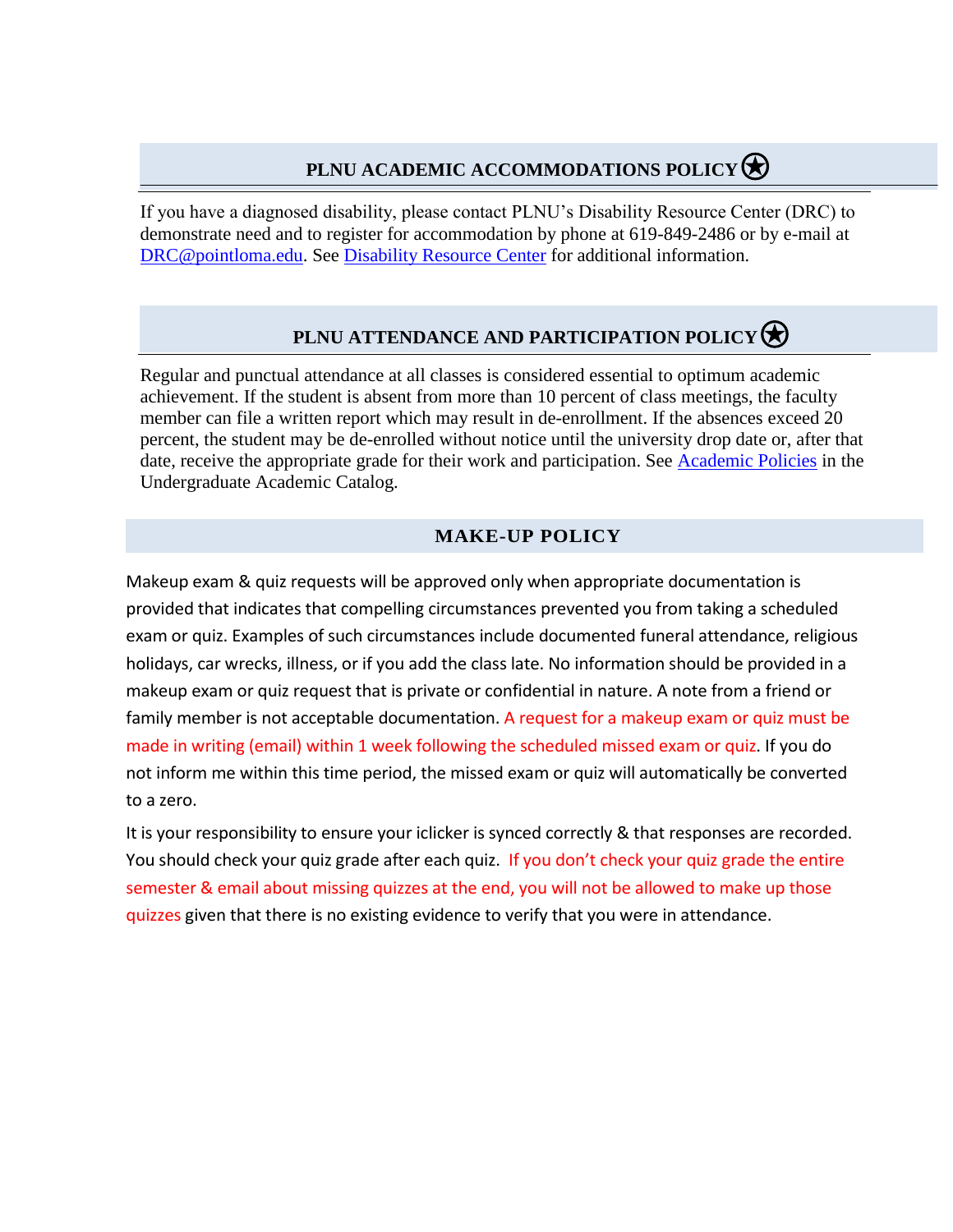#### **ARTICLES**

#### **Midterm Articles**

Baumeister, R. F., & Vohs, K. D. (2007). Self-Regulation, ego depletion, and motivation. *Social and Personality Psychology Compass*, *1*(1), 115-128.

Burger (2009). Replicating Milgram: Would People Still Obey Today?

Buss (1989). Personality as Traits.

Correll et al. (2007). Across the Thin Blue Line: Police Officers and Racial Bias in the Decision to Shoot.

- Goldstein, Caildini, & Griskevicius (2008). A Room with a Viewpoint: Using Social Norms to Motivate Environmental Conservation in Hotels
- Gordon, Slade, & Schmitt (1986). The "Science of the Sophomore" Revisited: From Conjecture to Empiricism.

Klucharev et al. (2009). Reinforcement Learning Signal Predicts Social Conformity.

Lovaglia, M. J. (2003). From summer camps to glass ceilings: The power of experiments. *contexts*, *2*(4), 42-49.

#### **Final Exam Articles**

- Buss, D. M. (1989). Sex differences in human mate preferences: Evolutionary hypotheses tested in 37 cultures. Behavioral and brain sciences, 12(1), 1-14.
- Eagly, A. H., & Wood, W. (2013). The nature–nurture debates 25 years of challenges in understanding the psychology of gender. *Perspectives on Psychological Science*, *8*(3), 340-357.

Eisenberger, N. I. (2012). Broken Hearts and Broken Bones A Neural Perspective on the Similarities Between Social and Physical Pain. *Current Directions in Psychological Science*, *21*(1), 42-47.

- Ensari, Christian, Kuriyama, & Miller (2012). The personalization model revisited: An experimental investigation of the role of five personalization-based strategies on prejudice reduction.
- Graham, J., Haidt, J., & Nosek, B. A. (2009). Liberals and conservatives rely on different sets of moral foundations. *Journal of personality and social psychology*, *96*(5), 1029.
- Harris, J. (1995). Where Is the Child's Environment? A Group Socialization Theory of Development.
- Hasan, Y., Bègue, L., & Bushman, B. J. (2013). Violent video games stress people out and make them more aggressive. *Aggressive behavior*, *39*(1), 64-70.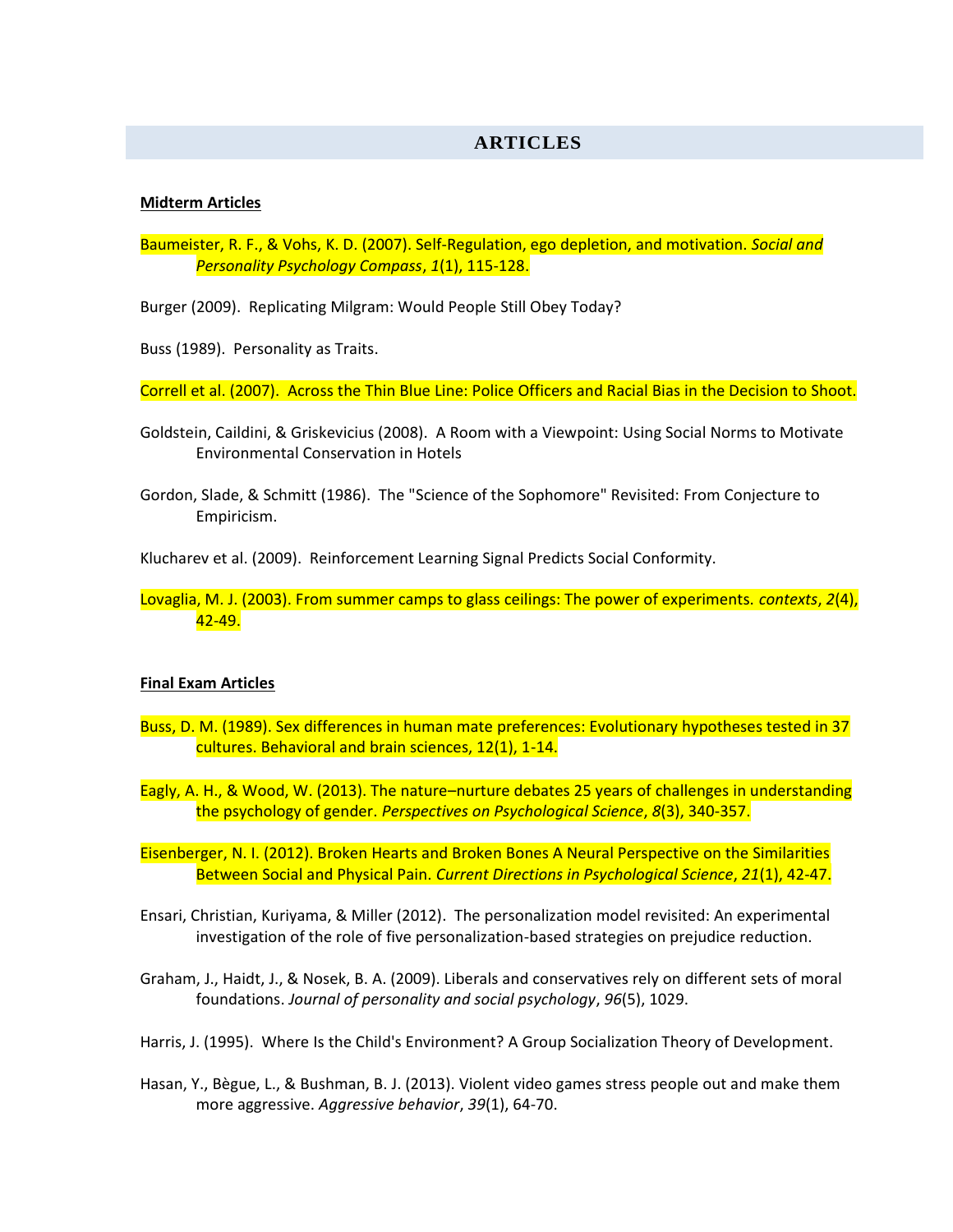- Haselton, M. G., & Gangestad, S. W. (2006). Conditional expression of women's desires and men's mate guarding across the ovulatory cycle. Hormones and behavior, 49(4), 509-518.
- Hood III, M. V., & Morris, I. L. (1998). Give Us Your Tired, Your Poor,... But Make Sure They Have a Green Card: The Effects of Documented and Undocumented Migrant Context on Anglo Opinion toward Immigration.*Political Behavior*, 1-15.
- Iyer, P. A., Dougall, A. L., & Jensen-Campbell, L. A. (2013). Are some adolescents differentially susceptible to the influence of bullying on depression?. *Journal of Research in Personality*, *47*(4), 272-281.
- Willis, J. (2013). Partner Preferences Across Sexual Orientation & Gender.